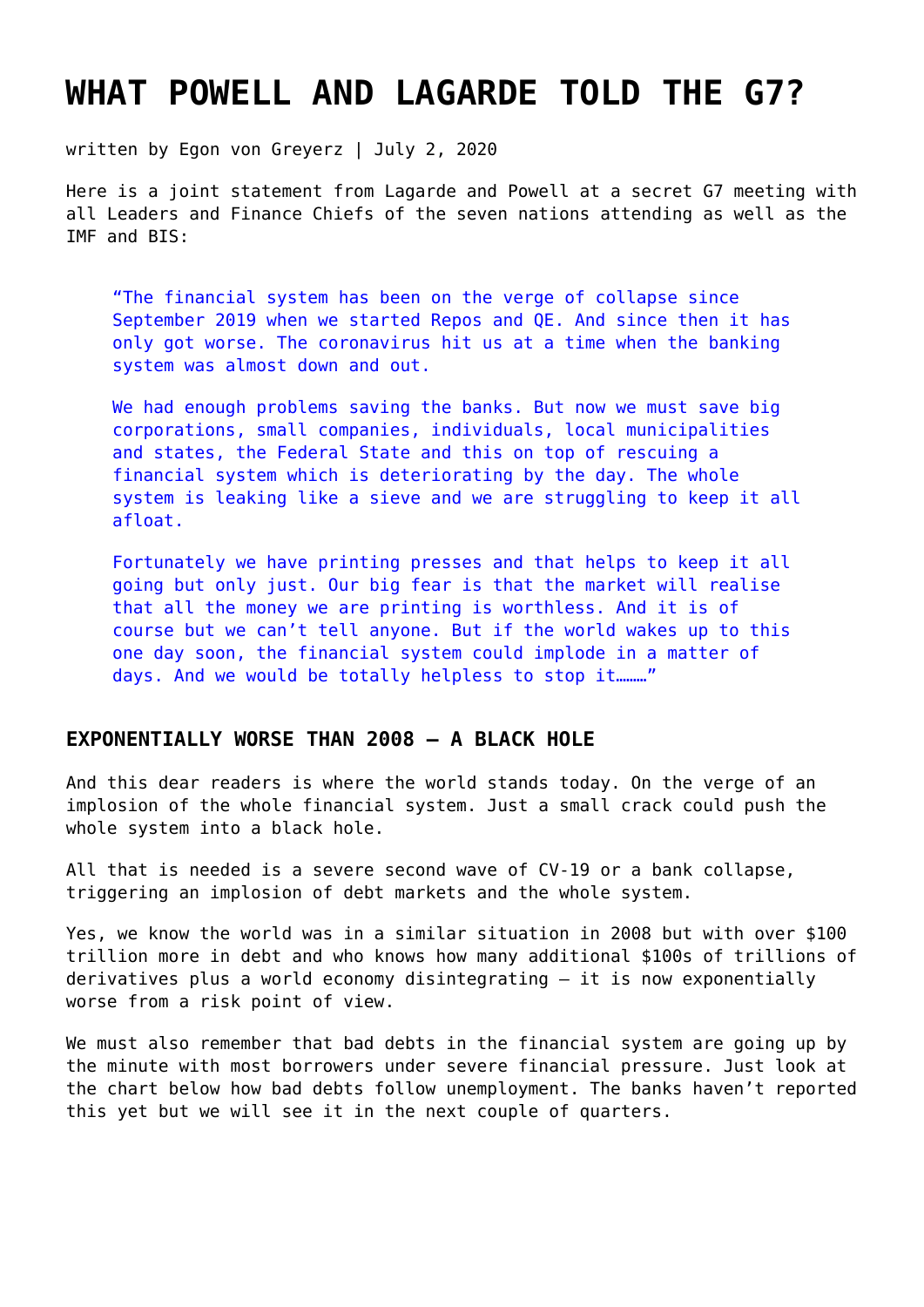

## **TELLING THE TRUTH IS A REVOLUTIONARY ACT**

So why don't the Fed and ECB chiefs tell the truth? Well, maybe they are, in their own CB Speak.

ECB President Christine Lagarde said the recovery from the coronavirus pandemic will be **"restrained"** and will change parts of the economy permanently. And Powell recently said: "The path ahead is likely to be **challenging**. Lives and livelihoods have been lost, and uncertainty looms large."

So "restrained" and "challenging" is as far as they can stretch without panicking the world. They would obviously never warn bank depositors that their money will soon be gone. This is why people must figure it out themselves. But they won't of course until it is too late.

### **LESSONS IN RISK**

Most people have never had to worry about risk in the financial system since until now they have been saved by the CBs.

With more than 50 years in business you learn a lot of lessons on the way. As a young man, when acquiring my MBA back in 1969 I had to learn everything about Keynesian economics, only understanding much later how wrong it all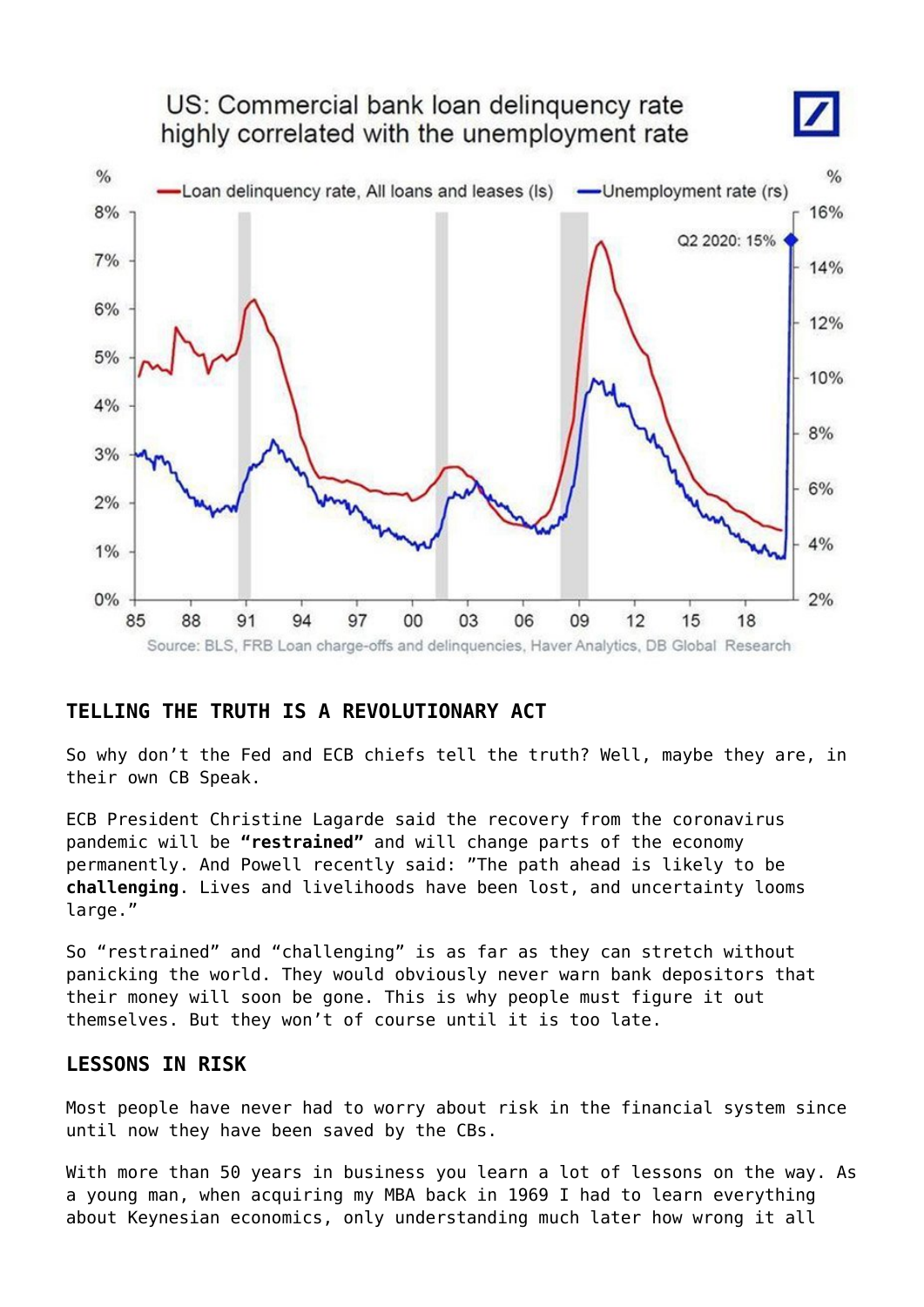My first job was in commercial lending in a Swiss Bank. Those were the days when the Swiss banking system was run on conservative principles. That was the perfect training for analysing and understanding risk and very different from the massive leverage of today with minimal capital backing.

My real grounding in dealing with risk was at Dixons. At the time it was a small listed UK business which we built up to the UK's leading consumer electronics retailer and a FTSE 100 company. I was first a green 29 year old Finance Director and a few years later Executive Vice-Chairman. Dixons was founded by a Jewish entrepreneur who was a superb businessman and retailer. It was a steep learning curve. He is now 88 and still as sharp as ever.

**One of our principles was to always panic early but in a controlled manner**. For example, if there was a substantial downturn in consumer spending, we implemented major cost reductions across the company within a few days. And if we made major acquisitions, we quickly sold off dead or liquid assets to reduce leverage to conservative levels.

**By being financially prudent and commercially aggressive, we managed to grow the company fast without taking excessive risks.** We survived without pressure both the oil crisis in the early 1970s and the coal miners' strike which led to having electricity only 3 days a week. The other days we sold televisions with the help of candle lights.

**Low leverage and low debt were the key**. So, very different to today with massive debts and leverage. And that is why no individual and no company can survive a serious crisis without massive state aid. In recent times, no one has been taught to save or build up a nest egg for a rainy day. When things go well, all the money is spent and when they go badly, you either borrow money or the state has to help. This goes for individuals as well as for big corporations.

#### **DEBTS AND DEFICITS – THE MODERN MANTRA OF FINANCE**

With low or zero interest rates and the value of money constantly declining, there is clearly no incentive to save whatsoever. Also, governments and central banks are setting very poor examples.

But how can you expect people to be prudent when their governments and central banks have for decades been running deficits and printing money. Debts and deficits are the mantra of modern finance. **But what no one seems to understand is that this mantra has become a chronic disease which is killing the world a lot faster than the coronavirus.**

#### **WEIMAR & ZIMBABWE SQUARED IS COMING**

The world's central banks are now in the process of outshining both Weimar and Zimbabwe. Together with governments they have globally printed and borrowed \$18 trillion since CV started. And since the Great Financial crisis started in 2006 they have more than doubled global debt from \$125 trillion

was.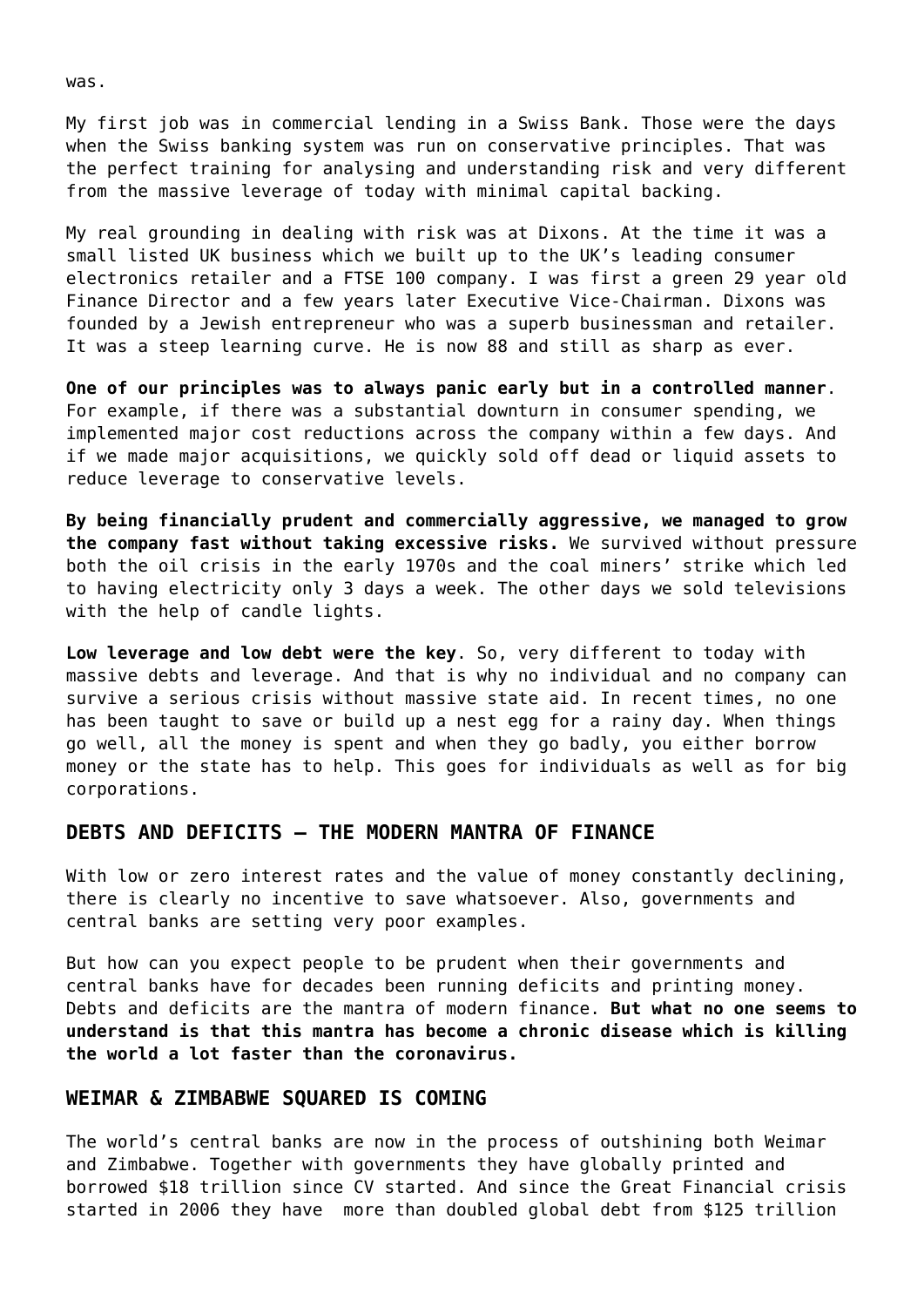to over \$275 trillion but that is just the beginning.

We talk about billions, trillions and quadrillions as if we understood what it means but nobody really does. It is absolutely impossible to fathom what a trillion is. Let's start by counting to one trillion. It will take you 32,000 years. And then you would have to count very fast, never hesitate nor make a mistake – nor start from the beginning again. Ok, so the \$18T just created globally, how long would that take? **Almost 600,000 year**s.

#### **FED & ECB QE HAS ZERO VALUE**

So clearly totally unrealistic and impossible. Whenever this magnitude of money has been manufactured before, like Weimar, it has always been totally worthless. **And it is this time too!**

This magnitude of debt can never be serviced at a market rate. Only at near Zero or negative rates. It can never be repaid with properly earned money. \$18T represents 22% of Global GDP. And since almost all countries have deficits today, there is absolutely ZERO chance that this debt will ever be serviced or repaid in future. Remember that the US has not had a proper budget surplus since 1960. (Please don't write to me about the Clinton years. They were fake surpluses as debt continued to increase).

Virtually all the money created by the US government and the Fed in the last 20 years is totally worthless. Because any money created at will out of thin air is by definition fake. If all that was required to print the \$10s of trillions was to press a button and nothing was produced by way of goods or services, then the money has ZERO value.

I know I keep stressing the previous point over and over again. This is done so that at least a few people can understand what is likely to happen next and therefore prepare themselves and their financial situation.

**So why don't Powell and Lagarde tell the people that central bank actions are destroying the economy and the value of the country's money.**

**The dollar has lost 86% in this century and the Euro 82%, measured in real money. Real money is of course gold since it represents constant purchasing power and is the only money which has survived in history.**

**THE JOURNEY TO ZERO WON'T BE LONG!**

#### **MARKETS**

#### **Stocks**

There is an ominous disconnect between equity values and profits. As the chart below shows, values have doubled since 2012 with profits stagnant 2012-19. Now in 2020, profits are crashing and stocks will follow.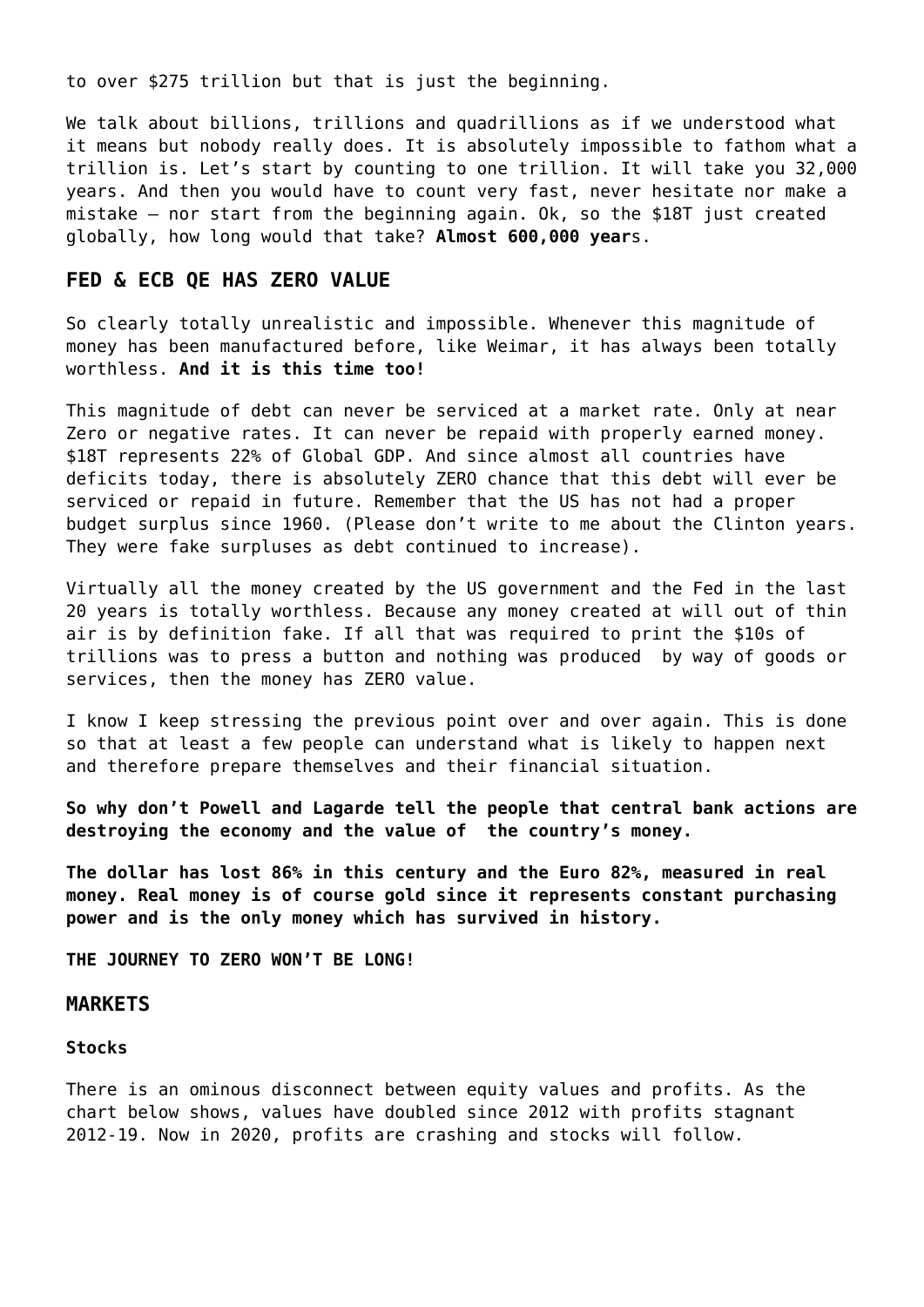

The Dow correction up finished on May 8 and is now resuming the downtrend. All the V recovery optimists are going to get a real shock. The monthly Dow peaked in January 2020, see chart, and the downtrend was confirmed well before CV started to trouble markets.

**I have been saying in the last couple of weeks that a resumption of the stock market downtrend is imminent and it seems clear that imminent is now.** Most market participants will be shocked as stocks around the world crash down below the March lows and long term much, much lower.

#### **Gold & Silver**

Many have feared that the precious metals will initially fall with stocks but this seems unlikely to be the case.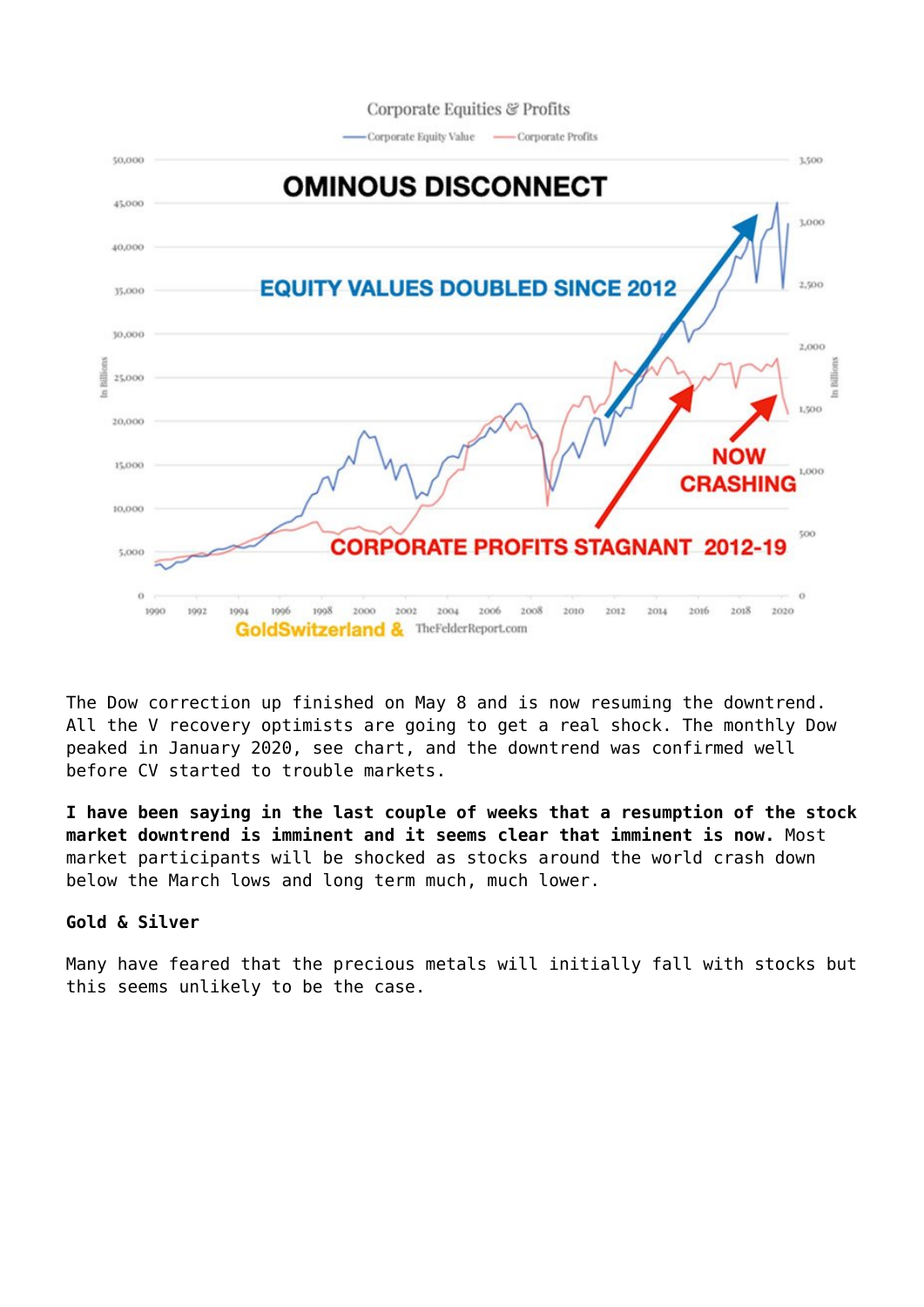

On the contrary, it looks like **Gold** is now breaking above the important \$1,770 level. Since the [Gold Maginot Line w](https://goldswitzerland.com/the-chinese-and-maginot-gold-lines/)as [broken a year ago at \\$1,350,](https://goldswitzerland.com/gold-maginot-line-broken-time-to-buy-insurance/) gold is up over \$400 or 30%. The 6 year consolidation since 2013 has built up a lot of energy that will take gold to over \$2,000 in the next move.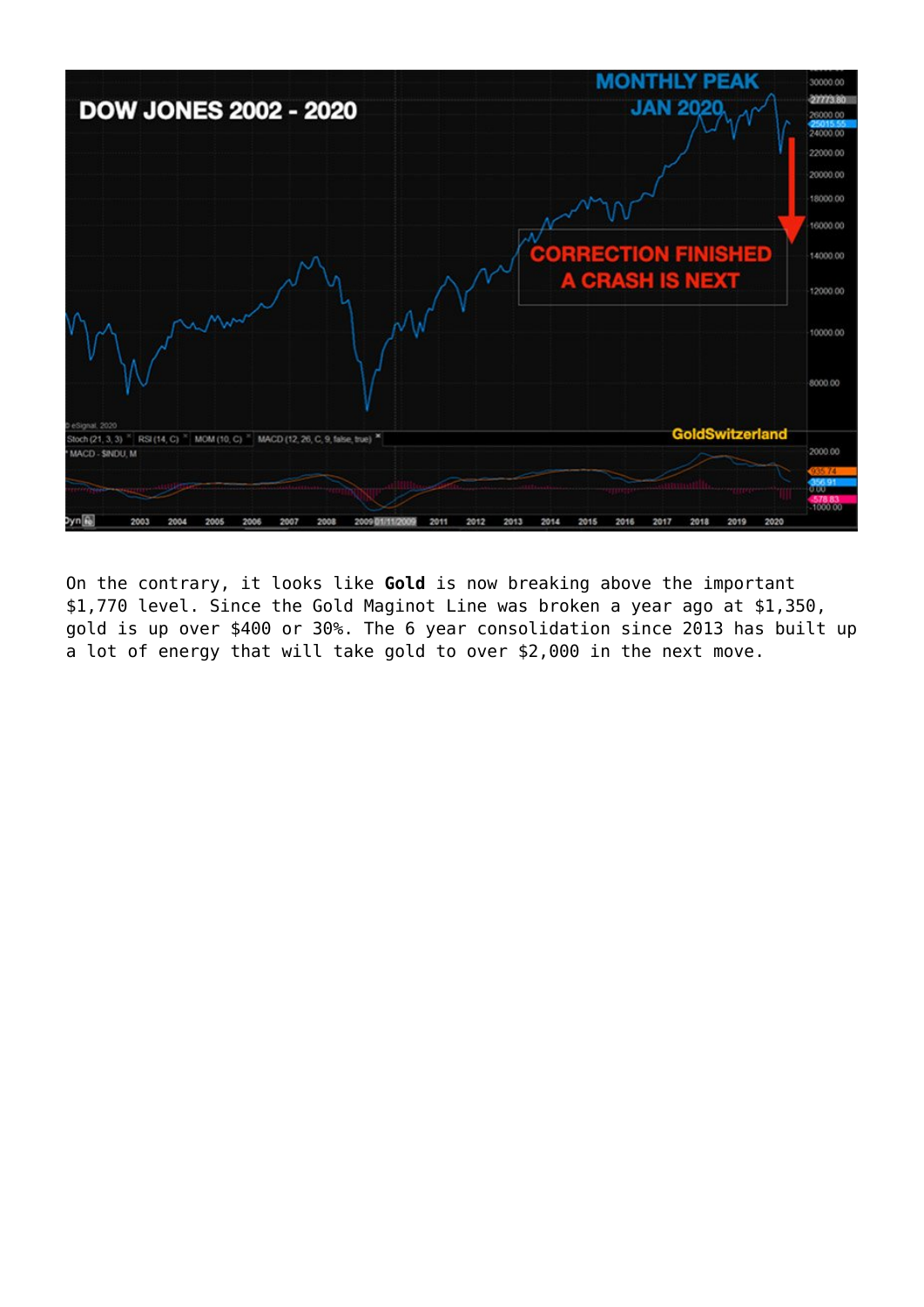

There has been a massive fight to hold **Silver** below the \$18 level. It seems the LBMA boys are now losing the fight as silver has gone through the \$18 level which it has held below since 2014 with 3 months' exception in 2016. This **Silver Maginot Line** is even more significant than the Gold one as it comes from a much lower level of 64% below the \$50 peak. Once through, we are likely to see a silver explosion and a sharp fall in the gold/silver ratio.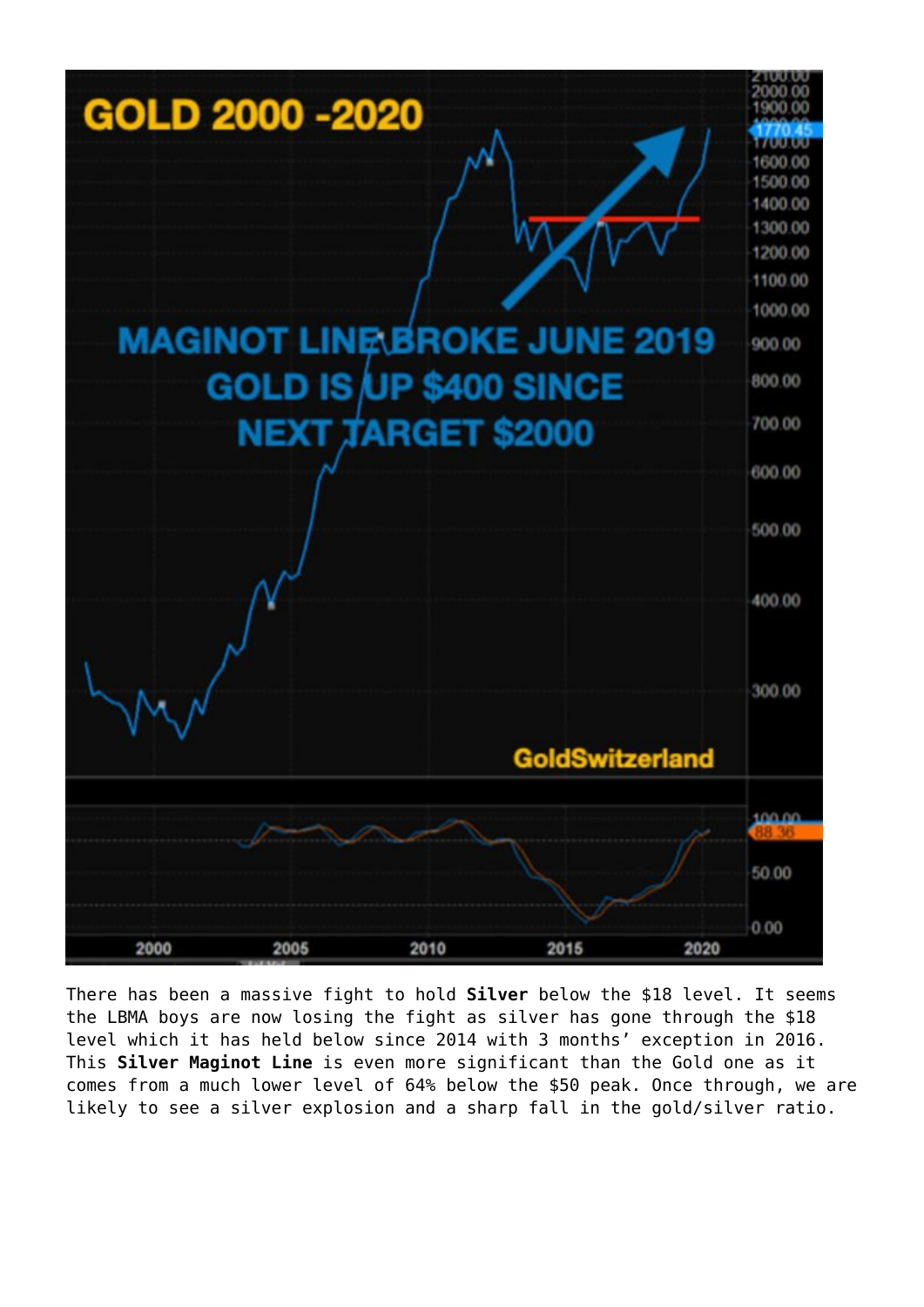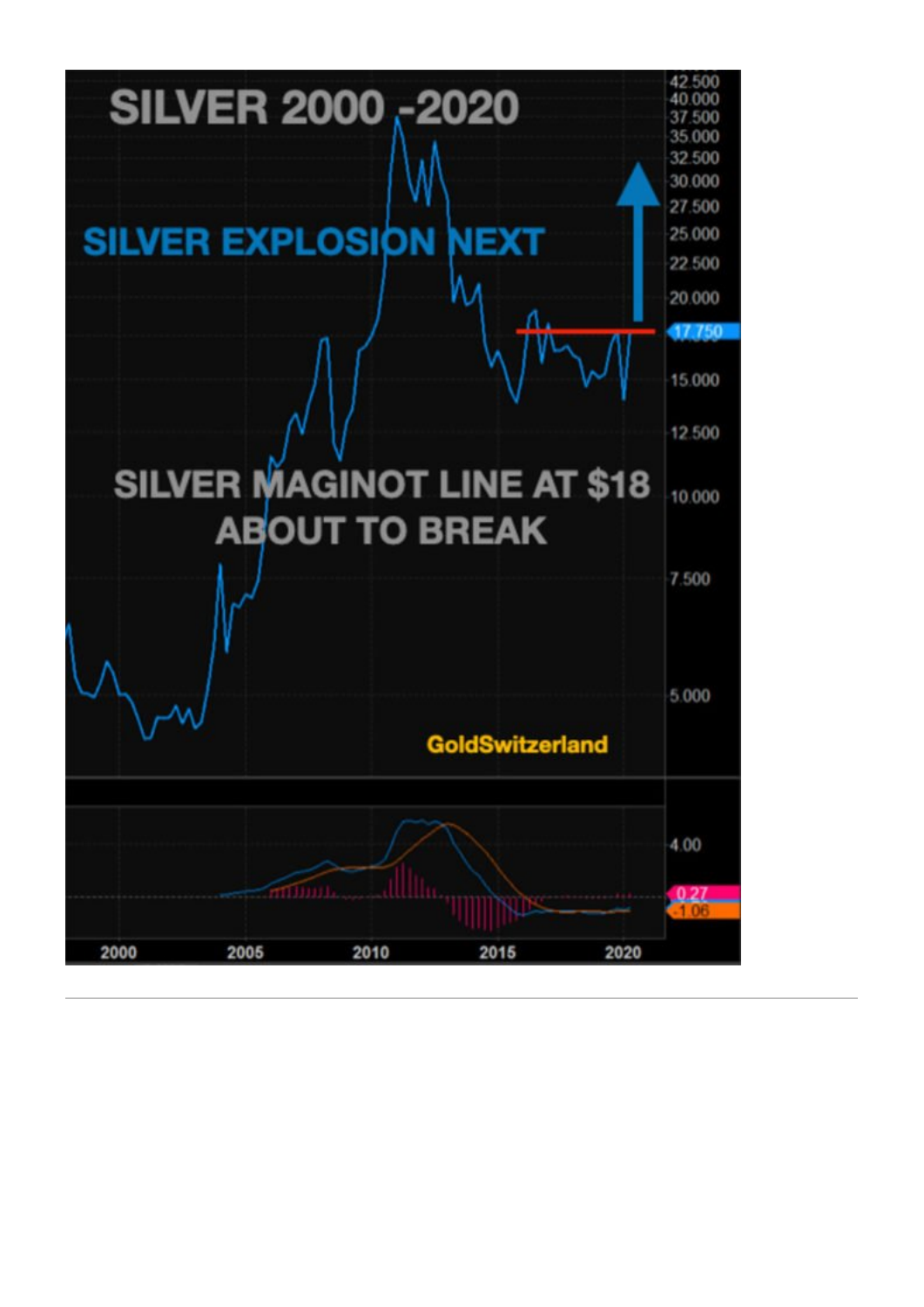

Praeterea censeo Carthaginem esse delendam – Cato the Elder 3rd Punic War 149 – 146 BC

*"Furthermore I consider that Carthage must be destroyed"* is what Cato the Elder said at the end of every speech he gave in the Roman Senate prior to the  $3^{rd}$  Punic war 149-146 BC. In the end his persistence paid off and Carthage a Phoenician City in North Africa was destroyed.

I learnt this phrase in Latin at school and also about Roman history and it has stuck ever since.

The reason why I mention this is that I, like Cato, normally finish most my articles in the same way, namely that you must hold gold for wealth preservation purposes and not for gains measured in phoney paper money which is about to be totally debased.

Hopefully not just my historical understanding of gold but also my passion and persistence will help a few people to avoid ruin in coming years.

P.S. The secret G7 meeting discussed at the beginning of this article obviously never took place. But it should have!

**Want to learn more? Join MAMinar**